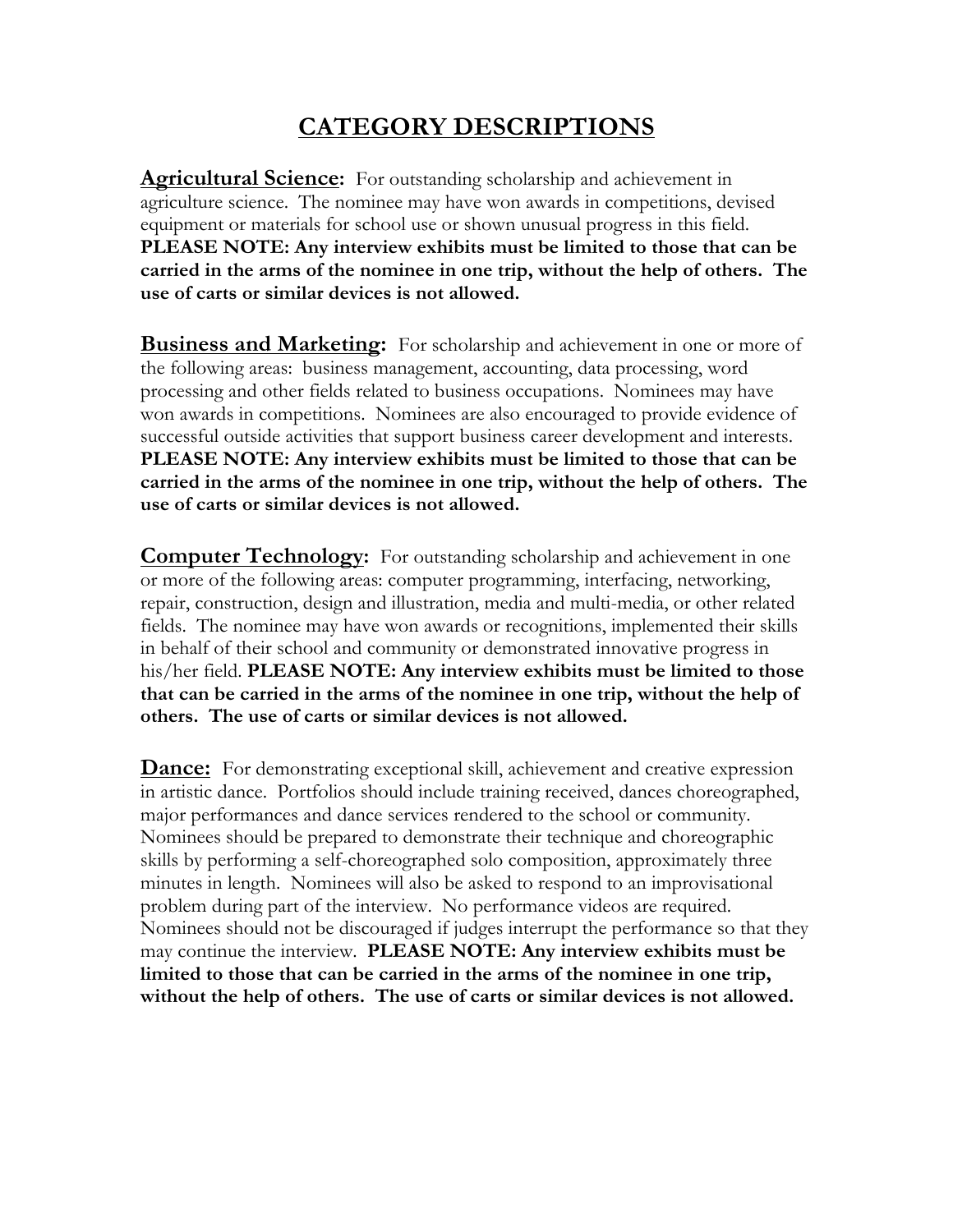**English:** For scholarship and achievement in one or more of the following areas: creative writing, English, journalism, literature and related subjects. Two examples of work, either published or prepared as classroom assignments, must be submitted. There will be an additional four, single-sided portfolio pages allowed for this submission. The quality of thought, maturity, originality and technical skill will be considered. **PLEASE NOTE: Any interview exhibits must be limited to those that can be carried in the arms of the nominee in one trip, without the help of others. The use of carts or similar devices is not allowed**.

**Family & Consumer Sciences:** For outstanding scholarship and achievement in one or more of the following areas: Child development and care, interior design, family living, food and nutrition, culinary arts, clothing and fashion, and other life skills. Nominees are not expected to have experience in all listed fields, but expertise in at least one discipline. Nominees may have won awards in youth organizations, competitions, or may have used skills to render conspicuous service to their school, church, or other organization(s). **PLEASE NOTE: Any interview exhibits must be limited to those that can be carried in the arms of the nominee in one trip, without the help of others. The use of carts or similar devices is not allowed.**

**General Scholarship:** This most prestigious category is intended to provide recognition for the highly capable scholar who uses exceptional ability in many areas. This MVP of scholarship must have achieved high excellence in many fields without noticeable weaknesses. The choice of a candidate in this category is to be made on grounds of scholarship, leadership, citizenship, and service in many areas. **PLEASE NOTE: Any interview exhibits must be limited to those that can be carried in the arms of the nominee in one trip, without the help of others. The use of carts or similar devices is not allowed.**

**Mathematics:** For scholarship and achievement in mathematics and related areas. Scholars may exhibit outstanding records in mathematics competitions and evidence of potential contributions to mathematical knowledge. Nominees should be prepared to calculate a mathematical equation in the judging interviews. Students should submit state and national math scores and other standardized mathematics test scores. **PLEASE NOTE: Any interview exhibits must be limited to those that can be carried in the arms of the nominee in one trip, without the help of others. The use of carts or similar devices is not allowed.**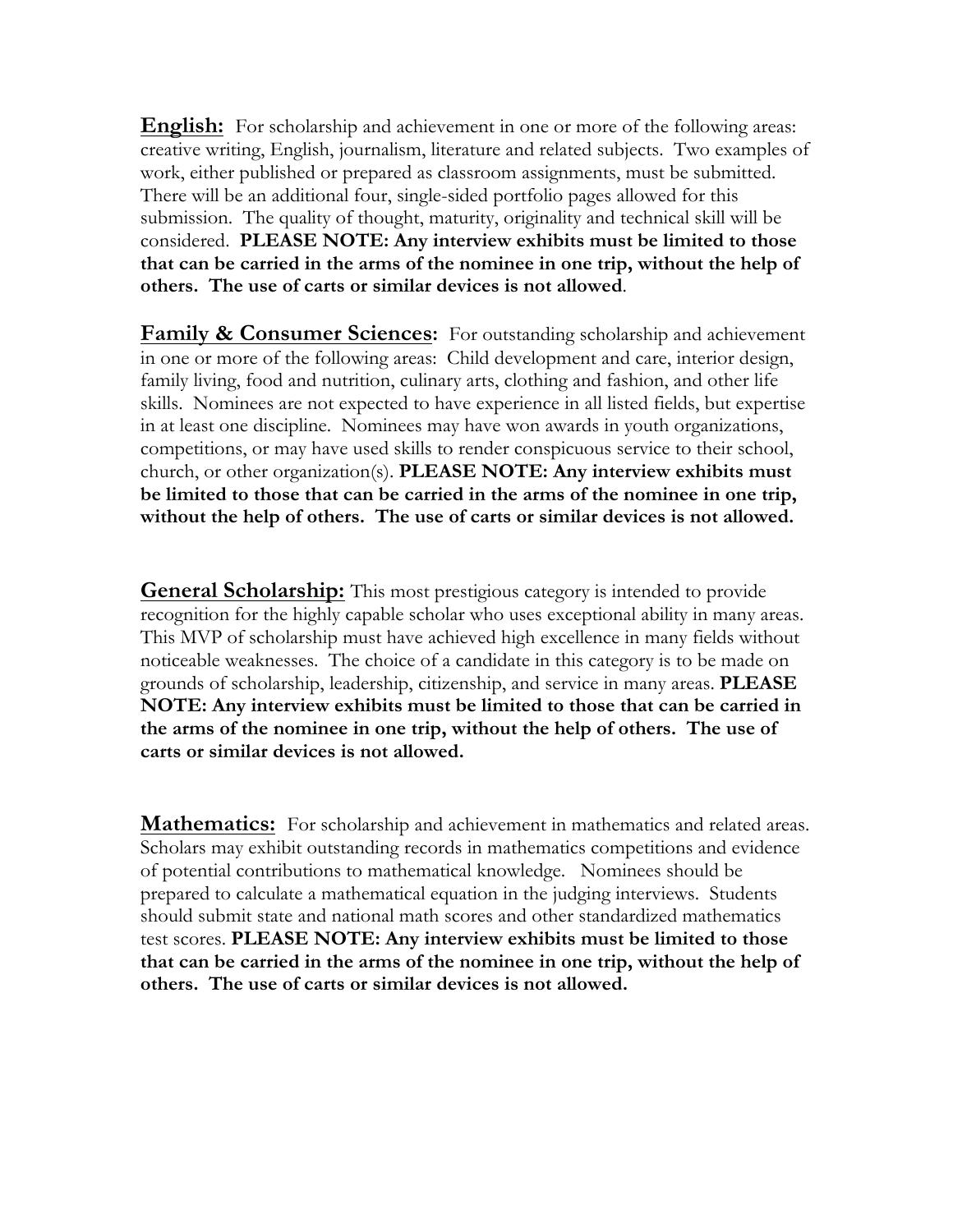**Music:** For demonstrating outstanding scholarship and achievement in one or more of the areas of music. Exceptional talent in composition, vocal or instrumental music will be considered, but service to school or community through this talent also will be among determining qualifications. Nominees should be prepared to demonstrate their musical talent during a period of three minutes by playing an instrument or singing. In addition, it is not practical to provide for special interview circumstances such as unusual musical instruments that are not available in most high schools. For example, if a nominee needs to play an organ for his/her interview demonstration and an organ is not available at the judging site; a videotape may accompany the nominee to the interview. Nominees should not be discouraged if judges interrupt the performance so that they may continue the interview. **PLEASE NOTE: Any interview exhibits must be limited to those that can be carried in the arms of the nominee in one trip, without the help of others. The use of carts or similar devices is not allowed.**

**Science:** For scholarship and achievement in advanced work, inventiveness or outstanding service in one or more of the following areas: biology, chemistry, engineering, physics, health science, science and related subjects. Imagination, originality or special contributions will receive major consideration in judging. **PLEASE NOTE: Any interview exhibits must be limited to those that can be carried in the arms of the nominee in one trip, without the help of others. The use of carts or similar devices is not allowed.**

**Skilled and Technical Sciences Education:** For outstanding scholarship and achievement in one or more of the following areas: agriculture sciences, automotive services, automotive collision repair, cabinetmaking/millwork, carpentry, cosmetology/barbering, drafting/CADD, graphics/printing technology, law enforcement, machinist technician/CNC, welding, film making and other related fields. The nominee may have won awards in competitions, devised equipment or materials for school use or shown unusual progress in this field. **PLEASE NOTE: Any interview exhibits must be limited to those that can be carried in the arms of the nominee in one trip, without the help of others. The use of carts or similar devices is not allowed.**

**Social Science:** For scholarship and achievement in one or more of the following areas: American government, geography, history, economics, social issues, world affairs and/or related subjects. Scholars should have a broad background in the social sciences and demonstrate, exemplify and practice good citizenship. The nominees may have shown inventiveness in relating social studies to existing problems and in translating concepts into experiment. **PLEASE NOTE: Any interview exhibits must be limited to those that can be carried in the arms of the nominee in one trip, without the help of others. The use of carts or similar devices is not allowed.**